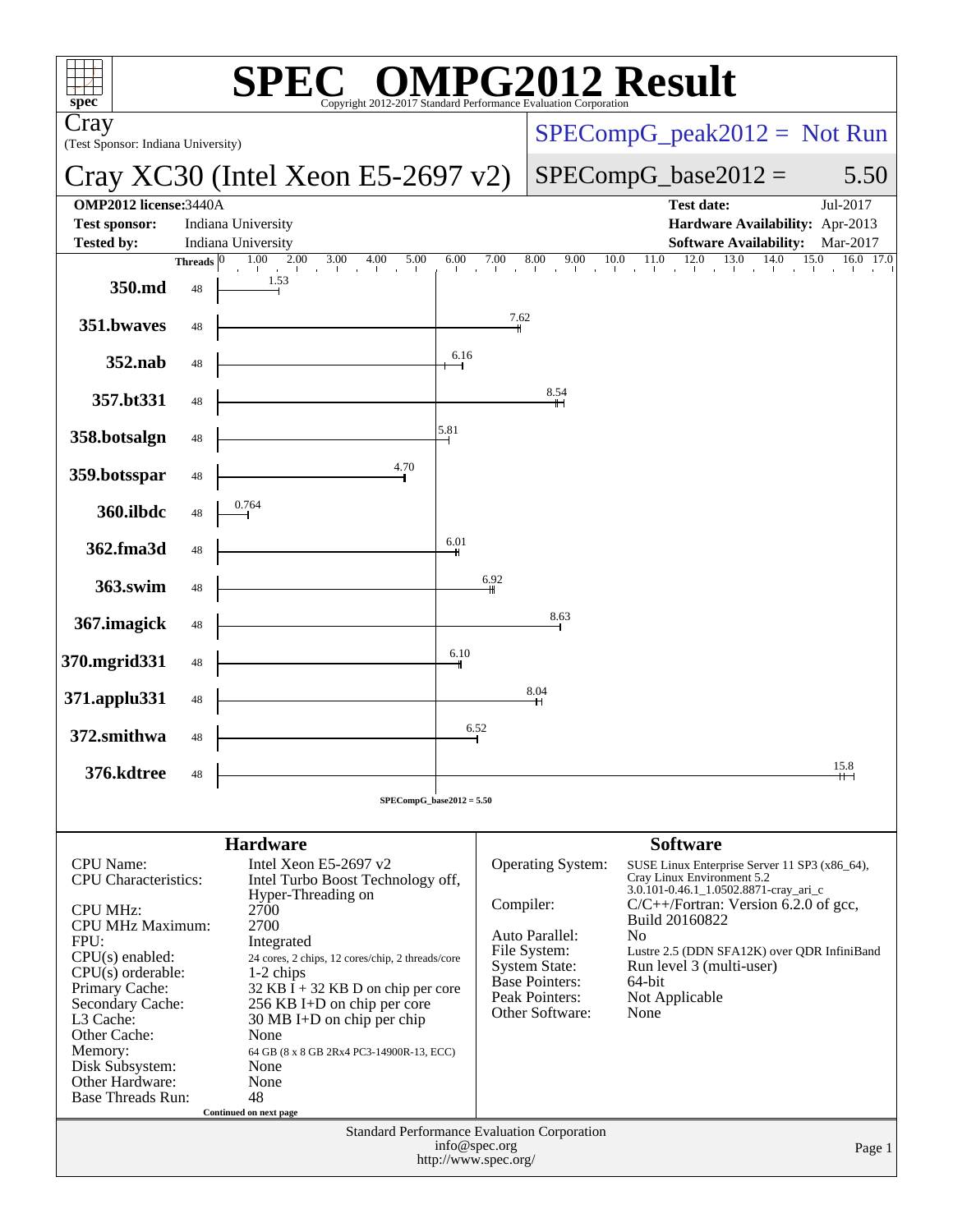

# **[SPEC OMPG2012 Result](http://www.spec.org/auto/omp2012/Docs/result-fields.html#SPECOMPG2012Result)**

Cray

(Test Sponsor: Indiana University)

### Cray XC30 (Intel Xeon E5-2697 v2)

#### **[OMP2012 license:](http://www.spec.org/auto/omp2012/Docs/result-fields.html#OMP2012license)**3440A **[Test date:](http://www.spec.org/auto/omp2012/Docs/result-fields.html#Testdate)** Jul-2017

**[Test sponsor:](http://www.spec.org/auto/omp2012/Docs/result-fields.html#Testsponsor)** Indiana University **[Hardware Availability:](http://www.spec.org/auto/omp2012/Docs/result-fields.html#HardwareAvailability)** Apr-2013

 $SPECompG_peak2012 = Not Run$  $SPECompG_peak2012 = Not Run$ 

### $SPECompG_base2012 = 5.50$  $SPECompG_base2012 = 5.50$

**[Tested by:](http://www.spec.org/auto/omp2012/Docs/result-fields.html#Testedby)** Indiana University **[Software Availability:](http://www.spec.org/auto/omp2012/Docs/result-fields.html#SoftwareAvailability)** Mar-2017

[Minimum Peak Threads:](http://www.spec.org/auto/omp2012/Docs/result-fields.html#MinimumPeakThreads)

[Maximum Peak Threads:](http://www.spec.org/auto/omp2012/Docs/result-fields.html#MaximumPeakThreads)

| <b>Results Table</b> |             |                        |       |                |       |                       |       |             |                        |              |                                                                                                          |              |                |              |
|----------------------|-------------|------------------------|-------|----------------|-------|-----------------------|-------|-------------|------------------------|--------------|----------------------------------------------------------------------------------------------------------|--------------|----------------|--------------|
|                      | <b>Base</b> |                        |       |                |       |                       |       | <b>Peak</b> |                        |              |                                                                                                          |              |                |              |
| <b>Benchmark</b>     |             | <b>Threads</b> Seconds | Ratio | <b>Seconds</b> | Ratio | Seconds               | Ratio |             | <b>Threads Seconds</b> | <b>Ratio</b> | <b>Seconds</b>                                                                                           | <b>Ratio</b> | <b>Seconds</b> | <b>Ratio</b> |
| 350.md               | 48          | 3021                   | 1.53  | 3021           | 1.53  | 3019                  | 1.53  |             |                        |              |                                                                                                          |              |                |              |
| 351.bwaves           | 48          | 599                    | 7.56  | 595            | 7.62  | 594                   | 7.63  |             |                        |              |                                                                                                          |              |                |              |
| $352$ .nab           | 48          | 630                    | 6.18  | 632            | 6.16  | 680                   | 5.72  |             |                        |              |                                                                                                          |              |                |              |
| 357.bt331            | 48          | 556                    | 8.52  | 544            | 8.71  | 555                   | 8.54  |             |                        |              |                                                                                                          |              |                |              |
| 358.botsalgn         | 48          | 749                    | 5.81  | 749            | 5.81  | 749                   | 5.81  |             |                        |              |                                                                                                          |              |                |              |
| 359.botsspar         | 48          | 1110                   | 4.73  | 1117           | 4.70  | 1123                  | 4.68  |             |                        |              |                                                                                                          |              |                |              |
| $360$ .ilbdc         | 48          | 4661                   | 0.764 | 4707           | 0.756 | 4650                  | 0.766 |             |                        |              |                                                                                                          |              |                |              |
| 362.fma3d            | 48          | 627                    | 6.06  | 634            | 5.99  | 632                   | 6.01  |             |                        |              |                                                                                                          |              |                |              |
| $363$ .swim          | 48          | 652                    | 6.95  | 654            | 6.92  | 661                   | 6.86  |             |                        |              |                                                                                                          |              |                |              |
| 367.imagick          | 48          | 816                    | 8.62  | 815            | 8.63  | 815                   | 8.63  |             |                        |              |                                                                                                          |              |                |              |
| 370.mgrid331         | 48          | 727                    | 6.08  | 722            | 6.12  | 724                   | 6.10  |             |                        |              |                                                                                                          |              |                |              |
| 371.applu331         | 48          | 743                    | 8.16  | 756            | 8.02  | 754                   | 8.04  |             |                        |              |                                                                                                          |              |                |              |
| 372.smithwa          | 48          | 822                    | 6.52  | 820            | 6.54  | 822                   | 6.52  |             |                        |              |                                                                                                          |              |                |              |
| 376.kdtree           | 48          | 287                    | 15.7  | 281            | 16.0  | 285                   | 15.8  |             |                        |              |                                                                                                          |              |                |              |
|                      |             |                        |       |                |       |                       |       |             |                        |              | Results appear in the order in which they were run. Bold underlined text indicates a median measurement. |              |                |              |
|                      |             |                        |       |                |       | <b>Platform Notes</b> |       |             |                        |              |                                                                                                          |              |                |              |

 Sysinfo program /N/dc2/projects/hpc/lijunj/spec/omp2012-1.1-run/bigred2plus2/Docs/sysinfo Revision 563 of 2016-06-10 (097295389cf6073d8c3b03fa376740a5) running on nid00540 Sat Jul 15 09:46:29 2017

 This section contains SUT (System Under Test) info as seen by some common utilities. To remove or add to this section, see: <http://www.spec.org/omp2012/Docs/config.html#sysinfo>

 From /proc/cpuinfo model name : Intel(R) Xeon(R) CPU E5-2697 v2 @ 2.70GHz 2 "physical id"s (chips) 48 "processors" cores, siblings (Caution: counting these is hw and system dependent. The following excerpts from /proc/cpuinfo might not be reliable. Use with caution.) cpu cores : 12 siblings : 24 physical 0: cores 0 1 2 3 4 5 8 9 10 11 12 13 physical 1: cores 0 1 2 3 4 5 8 9 10 11 12 13 cache size : 30720 KB

Continued on next page

Standard Performance Evaluation Corporation [info@spec.org](mailto:info@spec.org) <http://www.spec.org/>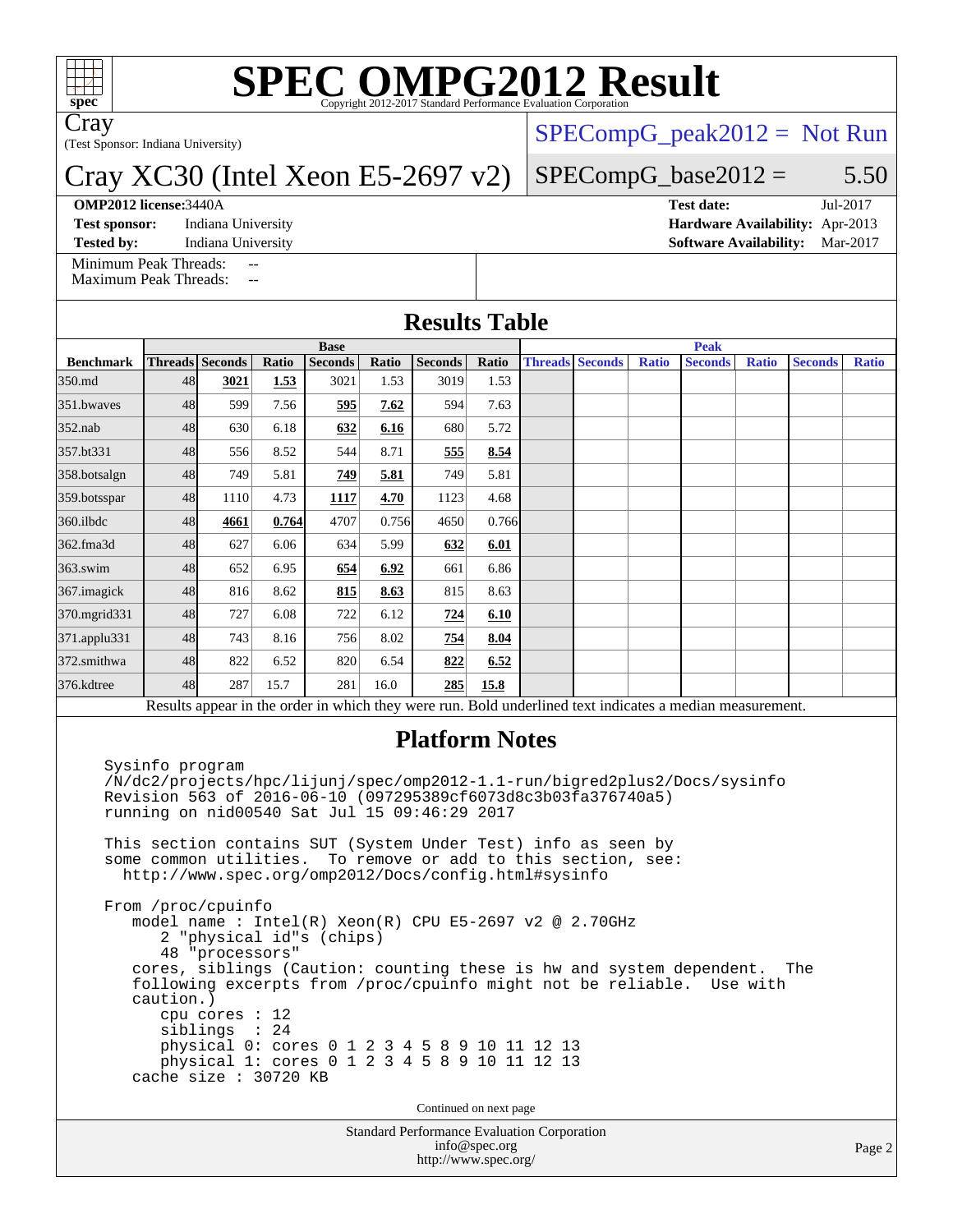

# **[SPEC OMPG2012 Result](http://www.spec.org/auto/omp2012/Docs/result-fields.html#SPECOMPG2012Result)**

(Test Sponsor: Indiana University) Cray

 $SPECompG_peak2012 = Not Run$  $SPECompG_peak2012 = Not Run$ 

## Cray XC30 (Intel Xeon E5-2697 v2)

 $SPECompG_base2012 = 5.50$  $SPECompG_base2012 = 5.50$ 

**[Test sponsor:](http://www.spec.org/auto/omp2012/Docs/result-fields.html#Testsponsor)** Indiana University **[Hardware Availability:](http://www.spec.org/auto/omp2012/Docs/result-fields.html#HardwareAvailability)** Apr-2013 **[Tested by:](http://www.spec.org/auto/omp2012/Docs/result-fields.html#Testedby)** Indiana University **[Software Availability:](http://www.spec.org/auto/omp2012/Docs/result-fields.html#SoftwareAvailability)** Mar-2017

**[OMP2012 license:](http://www.spec.org/auto/omp2012/Docs/result-fields.html#OMP2012license)**3440A **[Test date:](http://www.spec.org/auto/omp2012/Docs/result-fields.html#Testdate)** Jul-2017

### **[Platform Notes \(Continued\)](http://www.spec.org/auto/omp2012/Docs/result-fields.html#PlatformNotes)**

From /proc/meminfo<br>MemTotal: 66072376 kB HugePages\_Total: 0<br>Hugepagesize: 2048 kB Hugepagesize: /usr/bin/lsb\_release -d SUSE Linux Enterprise Server 11 (x86\_64) From /etc/\*release\* /etc/\*version\* SuSE-release: SUSE Linux Enterprise Server 11 (x86\_64) VERSION = 11 PATCHLEVEL = 3 uname -a: Linux nid00540 3.0.101-0.46.1\_1.0502.8871-cray\_ari\_c #1 SMP Mon Jun 26 15:18:40 UTC 2017 x86\_64 x86\_64 x86\_64 GNU/Linux SPEC is set to: /N/dc2/projects/hpc/lijunj/spec/omp2012-1.1-run/bigred2plus2 Filesystem Type Size Used Avail Use% Mounted on 10.10.0.171@o2ib:10.10.0.172@o2ib:/dc2 lustre 5.3P 5.1P 154T 98% /N/dc2 Cannot run dmidecode; consider saying 'chmod +s /usr/sbin/dmidecode' (End of data from sysinfo program)

### **[General Notes](http://www.spec.org/auto/omp2012/Docs/result-fields.html#GeneralNotes)**

Environment Variables: OMP\_STACKSIZE=1G ulimit -s unlimited

# **[Base Compiler Invocation](http://www.spec.org/auto/omp2012/Docs/result-fields.html#BaseCompilerInvocation)**

[C benchmarks](http://www.spec.org/auto/omp2012/Docs/result-fields.html#Cbenchmarks): [gcc](http://www.spec.org/omp2012/results/res2017q3/omp2012-20170728-00112.flags.html#user_CCbase_gcc_e0d511356bd44120af49cc96c9dcf3b3)

[C++ benchmarks:](http://www.spec.org/auto/omp2012/Docs/result-fields.html#CXXbenchmarks)  $g++$ 

[Fortran benchmarks](http://www.spec.org/auto/omp2012/Docs/result-fields.html#Fortranbenchmarks): [gfortran](http://www.spec.org/omp2012/results/res2017q3/omp2012-20170728-00112.flags.html#user_FCbase_gfortran_a303edaa4a81c8aab35b1bda5c9ef7ba)

> Standard Performance Evaluation Corporation [info@spec.org](mailto:info@spec.org) <http://www.spec.org/>